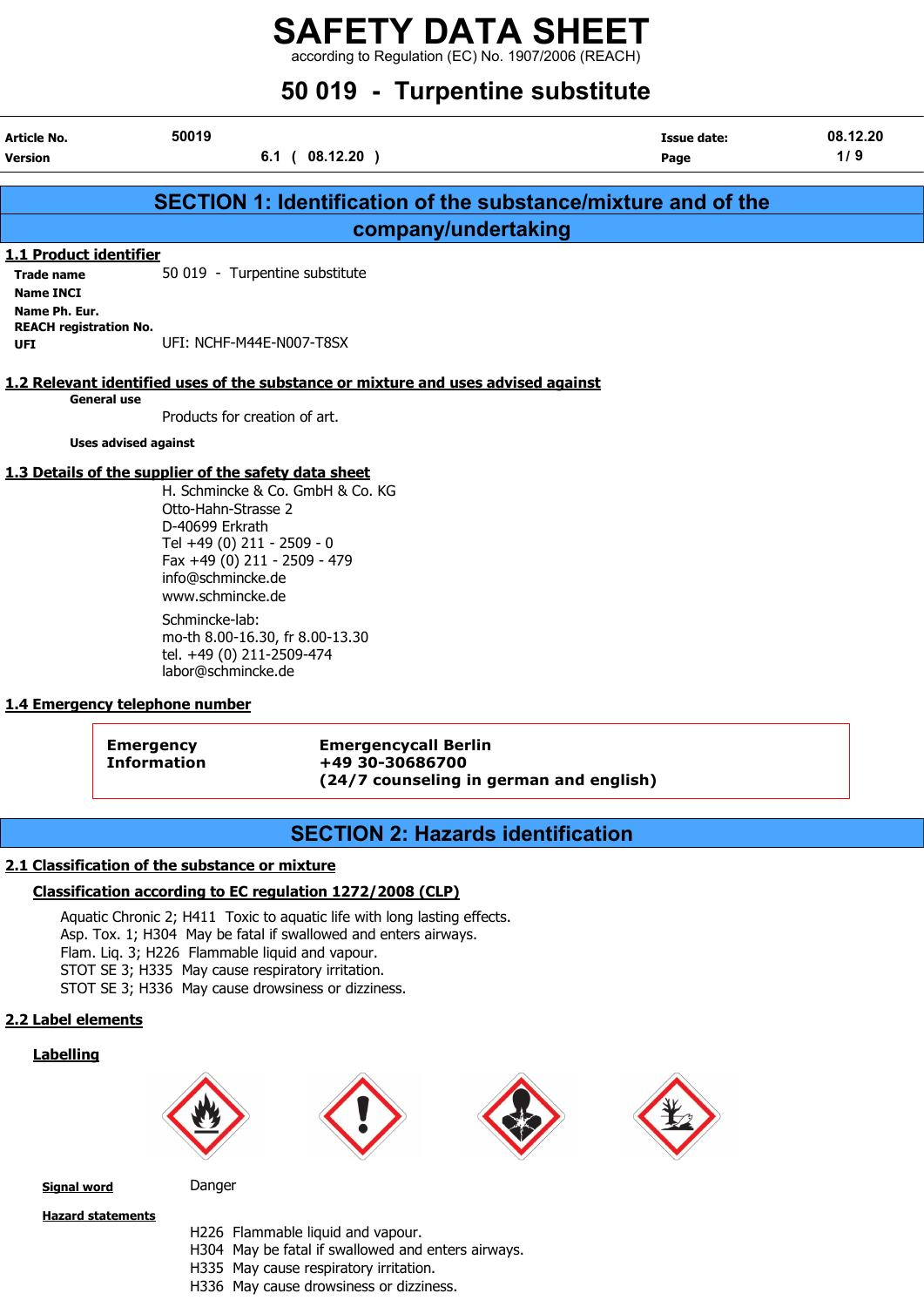according to Regulation (EC) No. 1907/2006 (REACH)

# 50 019 - Turpentine substitute

| Article No.<br><b>Version</b>          | 50019<br>$08.12.20$ )<br>6.1                                                                                                                                                                                                                                                                                                                                                                                                                                                                 | Issue date:<br>Page | 08.12.20<br>2/9 |
|----------------------------------------|----------------------------------------------------------------------------------------------------------------------------------------------------------------------------------------------------------------------------------------------------------------------------------------------------------------------------------------------------------------------------------------------------------------------------------------------------------------------------------------------|---------------------|-----------------|
|                                        | H411 Toxic to aquatic life with long lasting effects.                                                                                                                                                                                                                                                                                                                                                                                                                                        |                     |                 |
| <b>Safety precautions</b>              | P102 Keep out of reach of children.<br>P210 Keep away from heat, hot surfaces, sparks, open flames and other ignition sources. No<br>smoking.<br>P260 Do not breathe vapours.<br>P301+P310 IF SWALLOWED: Immediately call a POISON CENTER/doctor/<br>P301+P330+P331 IF SWALLOWED: rinse mouth. Do NOT induce vomiting.<br>P303+P361+P353 IF ON SKIN (or hair): Take off immediately all contaminated clothing. Rinse<br>skin with water/or shower.<br>P273 Avoid release to the environment. |                     |                 |
| <b>Hazard components for labelling</b> |                                                                                                                                                                                                                                                                                                                                                                                                                                                                                              |                     |                 |
| <b>Text for labelling (CLP)</b>        | Repeated exposure may cause skin dryness or cracking. (EUH066)                                                                                                                                                                                                                                                                                                                                                                                                                               |                     |                 |

#### 2.3 Other hazards

# SECTION 3: Composition / information on ingredients

#### 3.1 Substances

#### Chemical characterisation

White spirit CAS-Number EINECS / ELINCS / NLP EU index number Customs tariff number REACH registration No. RTECS-no. Hazchem-Code CI-Number

#### 3.2 Mixtures

solvent naphtha (petroleum), light, aromatic: 70 - 90 % naphta (petroleum), hydrotreated heavy: 10 - 30 % CAS: 64742-95-6 CAS: 64742-48-9 REACH: 01-2119455851-35 REACH: 01-2119457273-39-xxxx Aquatic Chronic 2; H411 / Asp. Tox. 1; H304 / Flam. Lig. Asp. Tox. 1; H304 / EUH066 3; H226 / STOT SE 3; H335 / STOT SE 3; H336 / EUH066

#### Substance 1 Substance 2 Substance 2 Substance 2 Substance 2 Substance 2 Substance 2

#### Additional information

# SECTION 4: First aid measures

#### 4.1 Description of first aid measures

#### General information

In case of inhalation

Move victim to fresh air. Seek medical attention if problems persist.

#### In case of skin contact

Remove residues with soap and water. Immediately remove all contaminated clothing.

#### After eye contact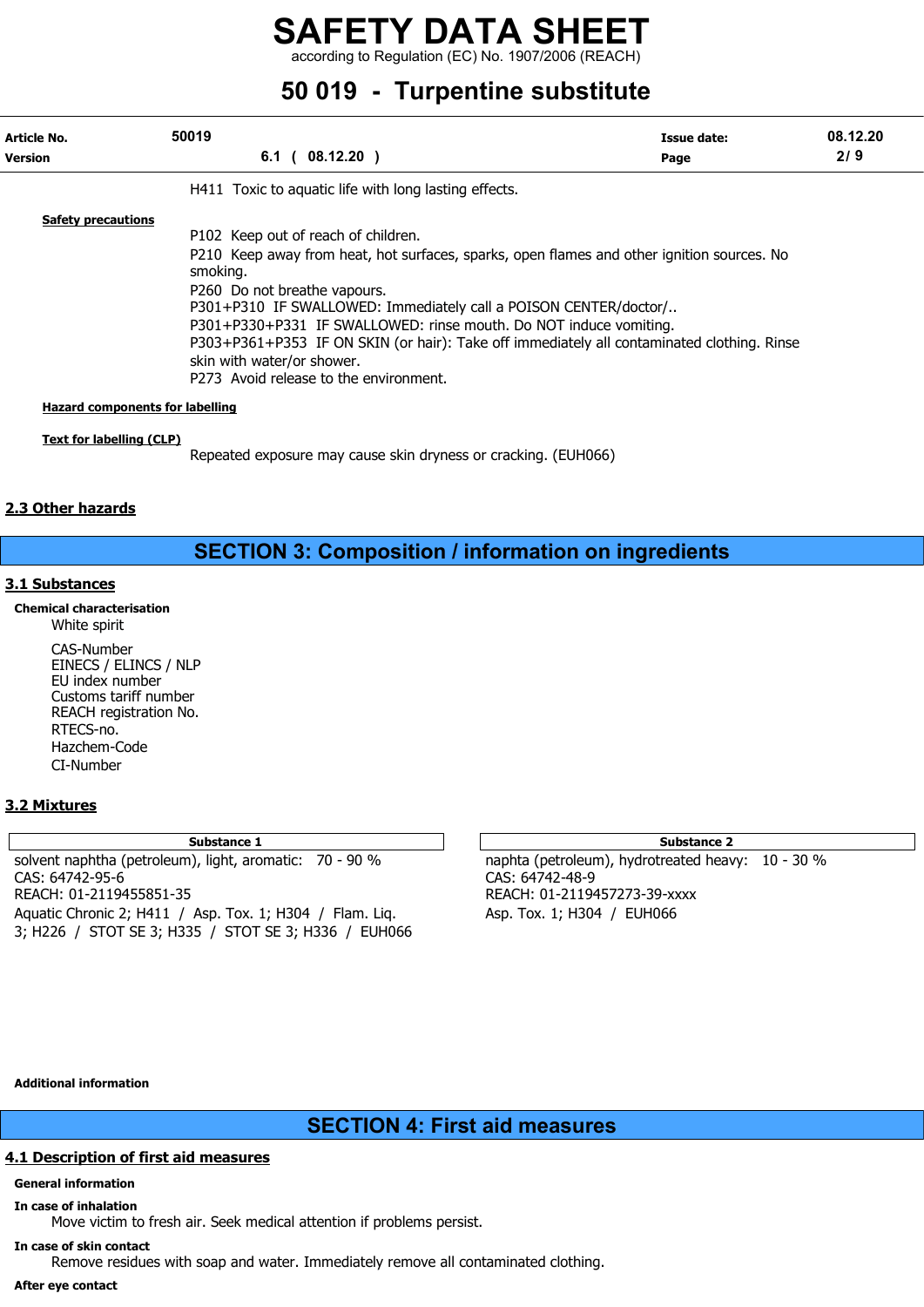$\lim$  to Regulation (EC) No. 1907/2006 (REACH)

# 50 019 - Turpentine substitute

| Article No.    | 50019 |                | <b>Issue date:</b> | 08.12.20 |
|----------------|-------|----------------|--------------------|----------|
| <b>Version</b> |       | 6.1 ( 08.12.20 | Page               | 3/9      |

Immediately flush eyes with plenty of flowing water for 10 to 15 minutes holding eyelids apart. Seek medical attention if irritation persists.

After swallowing

Do NOT induce vomiting.

#### 4.2 Most important symptoms and effects, both acute and delayed

#### 4.3 Indication of any immediate medical attention and special treatment needed

Caution if victim vomits: Risk of aspiration! Subsequent observance for pneumonia and lung oedema.

# SECTION 5: Firefighting measures

#### 5.1 Extinguishing media

## Suitable extinguishing media

carbon dioxide foam water mist powder

#### Extinguishing media which must not be used for safety reasons

strong water jet

#### 5.2 Special hazards arising from the substance or mixture

May form dangerous gases and vapours in case of fire.: carbon monoxide and carbon dioxide

#### 5.3 Advice for firefighters

Special protective equipment for firefighters

#### Additional information

## SECTION 6: Accidental release measures

#### 6.1 Personal precautions, protective equipment and emergency procedures

Avoid contact with skin, eyes, and clothing. Remove persons not involved upwind.

#### 6.2 environmental precautions

Do not allow to penetrate into soil, waterbodies or drains.

## 6.3 Methods and material for containment and cleaning up

Methods for cleaning up

Absorb with liquid-binding material (e.g. sand, diatomaceous earth, acid- or universal binding agents) and place in closed containers for disposal.

#### Additional information

## 6.4 Reference to other sections

# SECTION 7: Handling and storage

## 7.1 Precautions for safe handling

## Advices on safe handling

Handle in accordance with good industrial hygiene and safety practice.

### Precautions against fire and explosion

# 7.2 Conditions for safe storage, including any incompatibilities

## Requirements for storerooms and containers

Store in a well-ventilated place. Keep container tightly closed.

Hints on joint storage Storage class Further details

# 7.3 Specific end use(s)

# SECTION 8: Exposure controls/personal protection

## 8.1 Control parameters

64742-95-6 solvent naphtha (petroleum), light, aromatic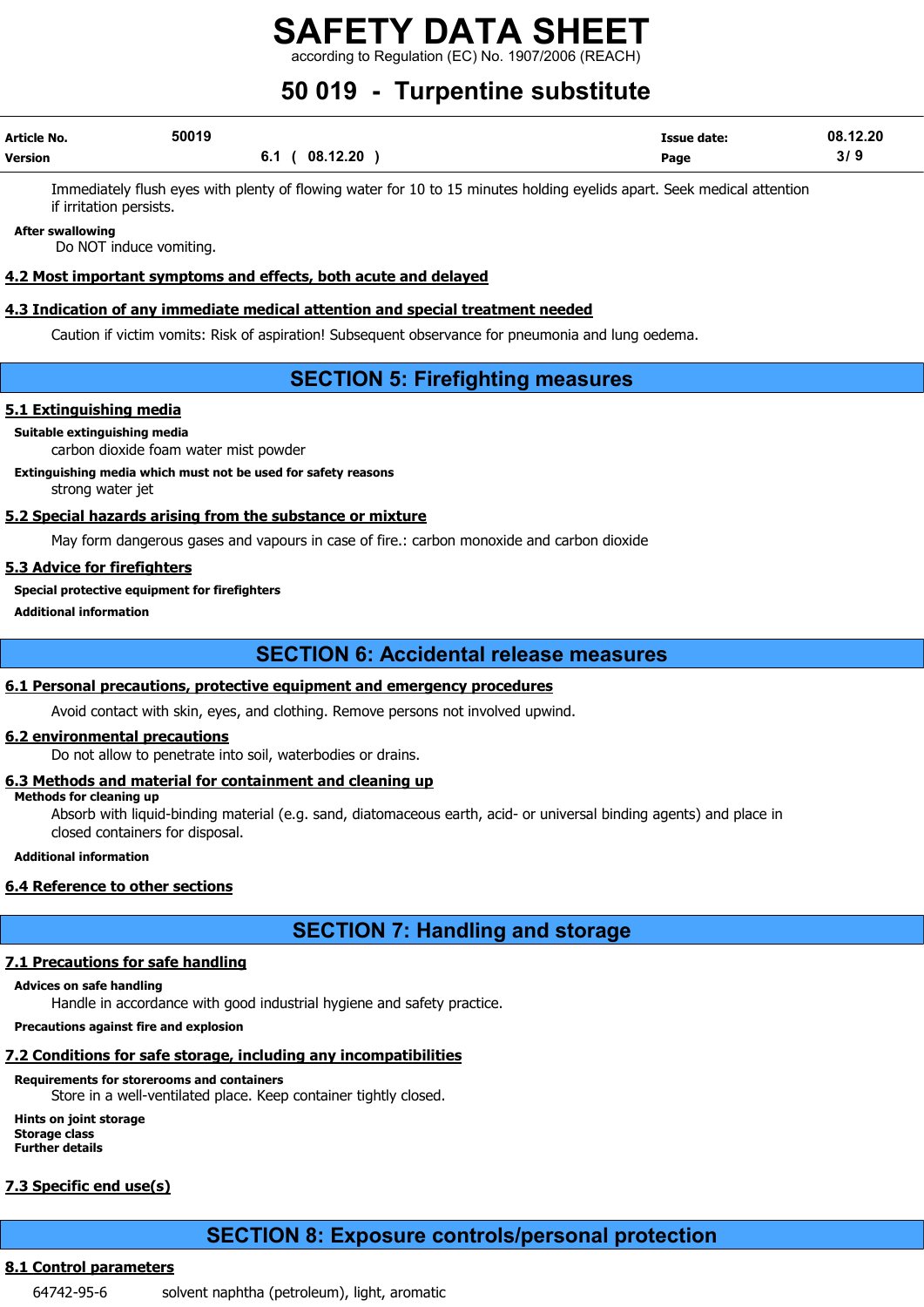according to Regulation (EC) No. 1907/2006 (REACH)

# 50 019 - Turpentine substitute

| Article No.<br><b>Version</b> |     | 50019<br>6.1 <sub>0</sub>              | 08.12.20                   |            | <b>Issue date:</b><br>Page | 08.12.20<br>4/9 |
|-------------------------------|-----|----------------------------------------|----------------------------|------------|----------------------------|-----------------|
| DEU                           | WEL |                                        | $50,000$ mg/m <sup>3</sup> | 2(II); AGS |                            |                 |
| 64742-48-9                    |     | naphta (petroleum), hydrotreated heavy |                            |            |                            |                 |

| .<br>ъm<br>. تلا ا | WEL | 300<br> | . |  |
|--------------------|-----|---------|---|--|
|                    |     |         |   |  |

#### DNEL overview

#### 64742-95-6 solvent naphtha (petroleum), light, aromatic

| DNEL worker   | Long-term - inhalation, system | 150,00000 | mq/m <sup>3</sup> |
|---------------|--------------------------------|-----------|-------------------|
| DNEL worker   | Long-term - dermal, local effe | 25,00000  | mg/kg bw/day      |
| DNEL Consumer | Long-term - oral, systemic eff | 11,00000  | mg/kg bw/day      |
| DNEL Consumer | Long-term - inhalation, system | 32,00000  | $mq/m^3$          |
| DNEL Consumer | Long-term - dermal, systemic e | 11,00000  | mg/kg bw/day      |

#### 8.2 Exposure controls

#### Occupational exposure controls

#### Respiratory protection

With correct and proper use, and under normal conditions, breathing protection is not required.

Respiratory protection must be worn whenever the WEL levels have been exceeded.

Combination filtering device (EN 14387) Use filter type A (= against vapours of organic substances)

#### Hand protection

Qualified materials: Nitrile rubber

Layer thickness  $> 0.35$  mm

Breakthrough time > 480 min

Ultranitril 492 - MAPA GmbH, Industriestraße 21- 25, D-27404 Zeven, Internet: www.mapa-pro.de

All information was derived in accordance with EU directive 89/686/EWG and the resultant EN 374 in cooperation with MAPA GmbH. This recommendation applies exclusively to the product and use named in Section 1. In the event of commingling or deviating conditions, contact the suppliers of CE-approved gloves. This information is abased on our current state of knowledge and describes the security standards applicable to our product for the purpose provided.

# Eye protection

Goggles

#### Body protection

In case of handling larger quantities: Wear suitable protective clothing.

#### General protection and hygiene measures

Handle in accordance with good industrial hygiene and safety practice. Wash hands thoroughly after handling.

# SECTION 9: Physical and chemical properties

#### 9.1 information on basic physical and chemical properties

| Form   | liquid                 |
|--------|------------------------|
| Colour | clear                  |
| Odour  | weak like white spirit |

| min          | max |
|--------------|-----|
|              |     |
|              |     |
|              |     |
| $\sim$ 40 °C |     |
|              |     |
|              |     |
|              |     |
|              |     |
|              |     |
|              |     |
|              |     |
|              |     |
|              |     |

#### Vapour pressure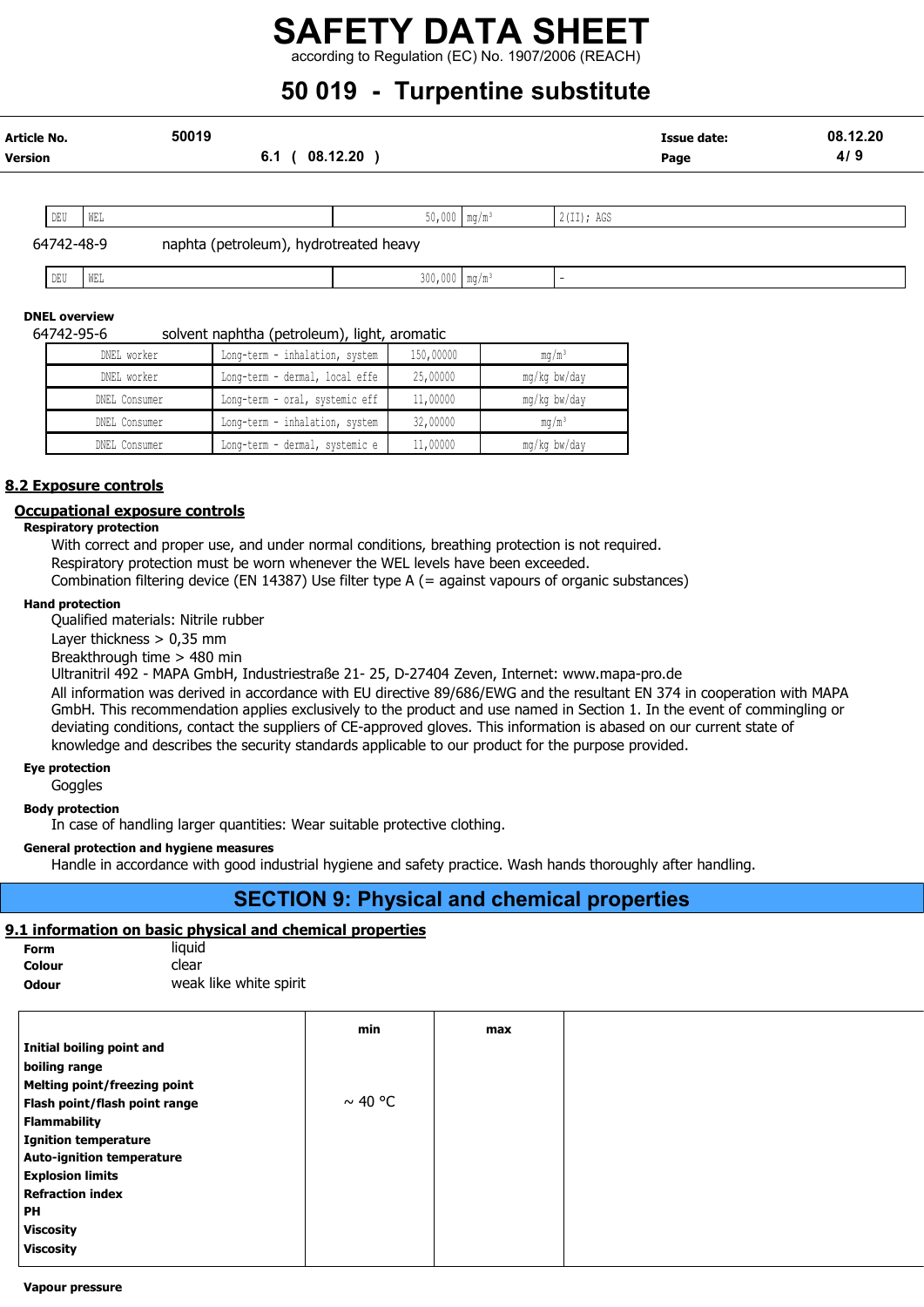according to Regulation (EC) No. 1907/2006 (REACH)

# 50 019 - Turpentine substitute

| Article No.<br><b>Version</b> | 50019<br>08.12.20<br>6.1 <sub>0</sub>  |                       |       | Issue date:<br>Page | 08.12.20<br>5/9 |
|-------------------------------|----------------------------------------|-----------------------|-------|---------------------|-----------------|
| <b>Density</b>                |                                        | $-0,9$<br>0,8<br>g/ml | 20 °C |                     |                 |
|                               | Partition coefficient: n-octanol/water |                       |       |                     |                 |

Danger of explosion

#### 9.2 Other information

# SECTION 10: Stability and reactivity

#### 10.1 Reactivity

#### 10.2 Chemical stability

Product is stable under normal storage conditions.

#### 10.3 Possibility of hazardous reactions

#### 10.4 Conditions to avoid

Keep away from sources of ignition.

#### 10.5 Incompatible materials

strong oxidizing agents

#### 10.6 Hazardous decomposition products

# SECTION 11: Toxicological information

#### 11.1 Information on toxicological effects

#### Toxicological tests

64742-95-6 solvent naphtha (petroleum), light, aromatic

| oral       | LD50                    | 114 L | 2000 00000<br>ZUUU, UUUUU | ma/ka |      |
|------------|-------------------------|-------|---------------------------|-------|------|
| inhalative | $T \cap E \cap$<br>UCJU | na i  | 10,20000                  | mg/L  | (4h) |
| dermal     | LD50                    | na l  | 2000,00000                | mg/kg |      |

#### Toxicological tests

64742-48-9 naphta (petroleum), hydrotreated heavy

| 1100<br>⊥⊔∪∨<br>$v + u +$                     | 2000,00000 | ma/ka |  |
|-----------------------------------------------|------------|-------|--|
| Rabbit<br>T DE !<br>derma<br>⊥⊔∪∪<br>u∪⊥illu⊥ | 2000,00000 | mg/kg |  |

#### Acute toxicity

Information refers to the solvent.

In case of inhalation

Acute toxicity( Rat): LC50 > 21000 mg/m<sup>3</sup> (4 h)

#### After swallowing

Acute toxicity( Rat): LD50 > 6500 mg/kg

In case of skin contact

Acute toxicity( Rabbit): LD50 > 3500 mg/kg

After eye contact

## Practical experience

## General remarks

# SECTION 12: Ecological information

## 12.1 Toxicity

#### Ecotoxicological effects

64742-95-6 solvent naphtha (petroleum), light, aromatic

|--|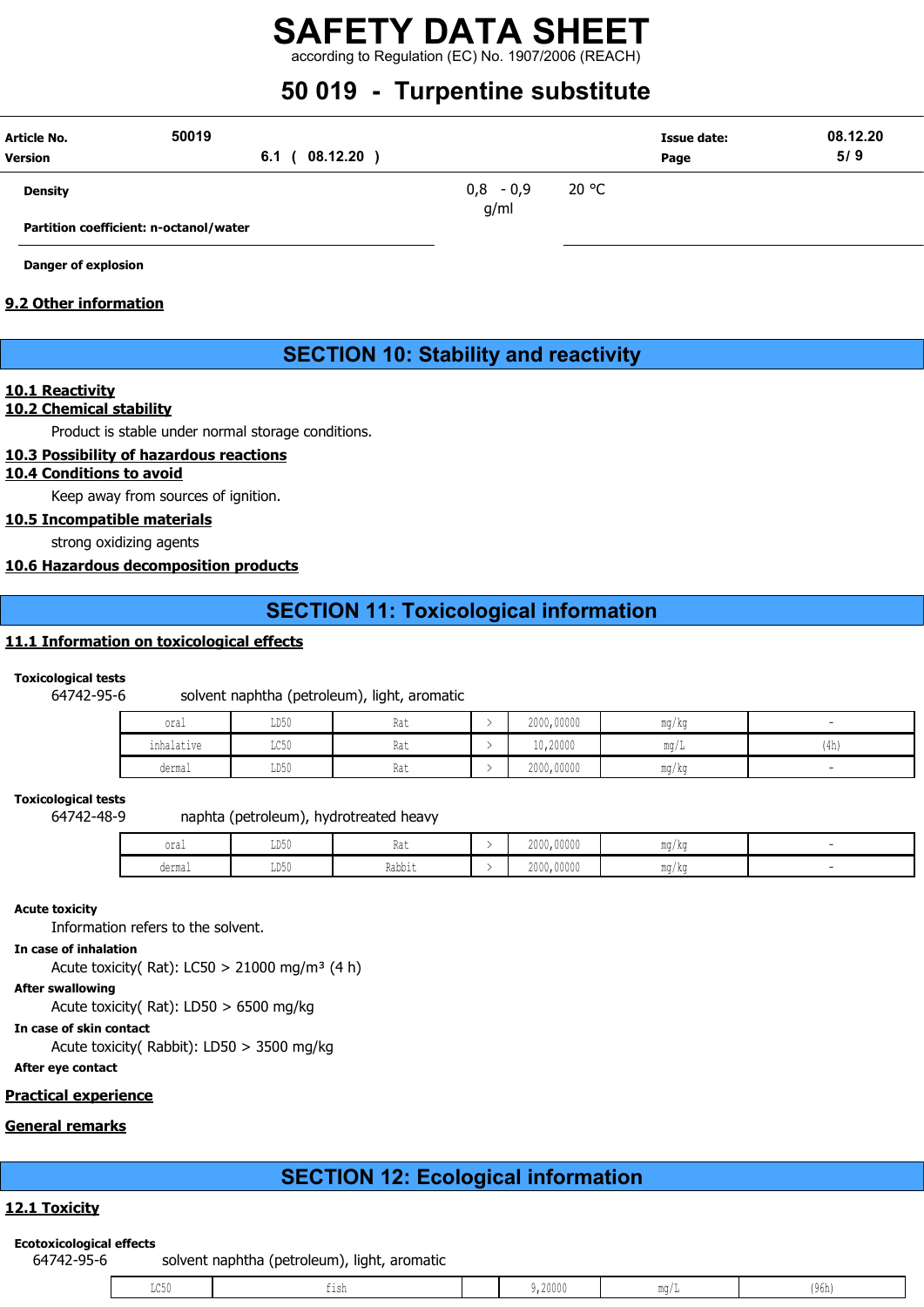according to Regulation (EC) No. 1907/2006 (REACH)

# 50 019 - Turpentine substitute

| <b>Article No.</b><br>Version | 50019<br>08.12.20<br>6.1 |                                |  |         | <b>Issue date:</b><br>Page | 08.12.20<br>6/9 |
|-------------------------------|--------------------------|--------------------------------|--|---------|----------------------------|-----------------|
|                               | EC50                     | Algae                          |  | 2,60000 | -1-<br>$m\alpha/L$         | (72h)           |
|                               | EC50                     | Daphnia magna (Big water flea) |  | 3,20000 | mq/L                       | (48h)           |

Ecotoxicological effects

64742-48-9 naphta (petroleum), hydrotreated heavy

| $T \cap E$<br>コレマッ | .<br>--- | 1000,00000 | -111.47 J |  |
|--------------------|----------|------------|-----------|--|
| PAC<br>コレマル        | Alqae    | 1000,00000 | IIIU/I    |  |

Aquatic toxicity Water Hazard Class 2 WGK catalog number General information

#### 12.2 Persistence and degradability

Further details Oxygen demand

#### 12.3 Bioaccumulative potential

Bioconcentration factor (BCF) Partition coefficient: n-octanol/water

#### 12.4 Mobility in soil

No data available

#### 12.5 Results of PBT and vPvB assessment

No data available

#### 12.6 Other adverse effects

General information

## SECTION 13: Disposal considerations

#### 13.1 Waste treatment methods

#### **Product**

Waste key number

#### Recommendation

080111\* waste paint and varnish containing organic solvents or other dangerous substances

#### Contaminated packaging

Waste key number Recommendation

Non-contaminated packages may be recycled. Handle contaminated packages in the same way as the substance itself.

#### Additional information

# SECTION 14: Transport information

#### 14.1 UN number

1263

#### 14.2 UN proper shipping name

ADR, ADN Paint related material IMDG, IATA PAINT RELATED MATERIAL

#### 14.3 Transport hazard class(es)

| ADR, ADN    | 3 |
|-------------|---|
| IMDG        | 3 |
| <b>IATA</b> | 3 |

#### 14.4 Packing group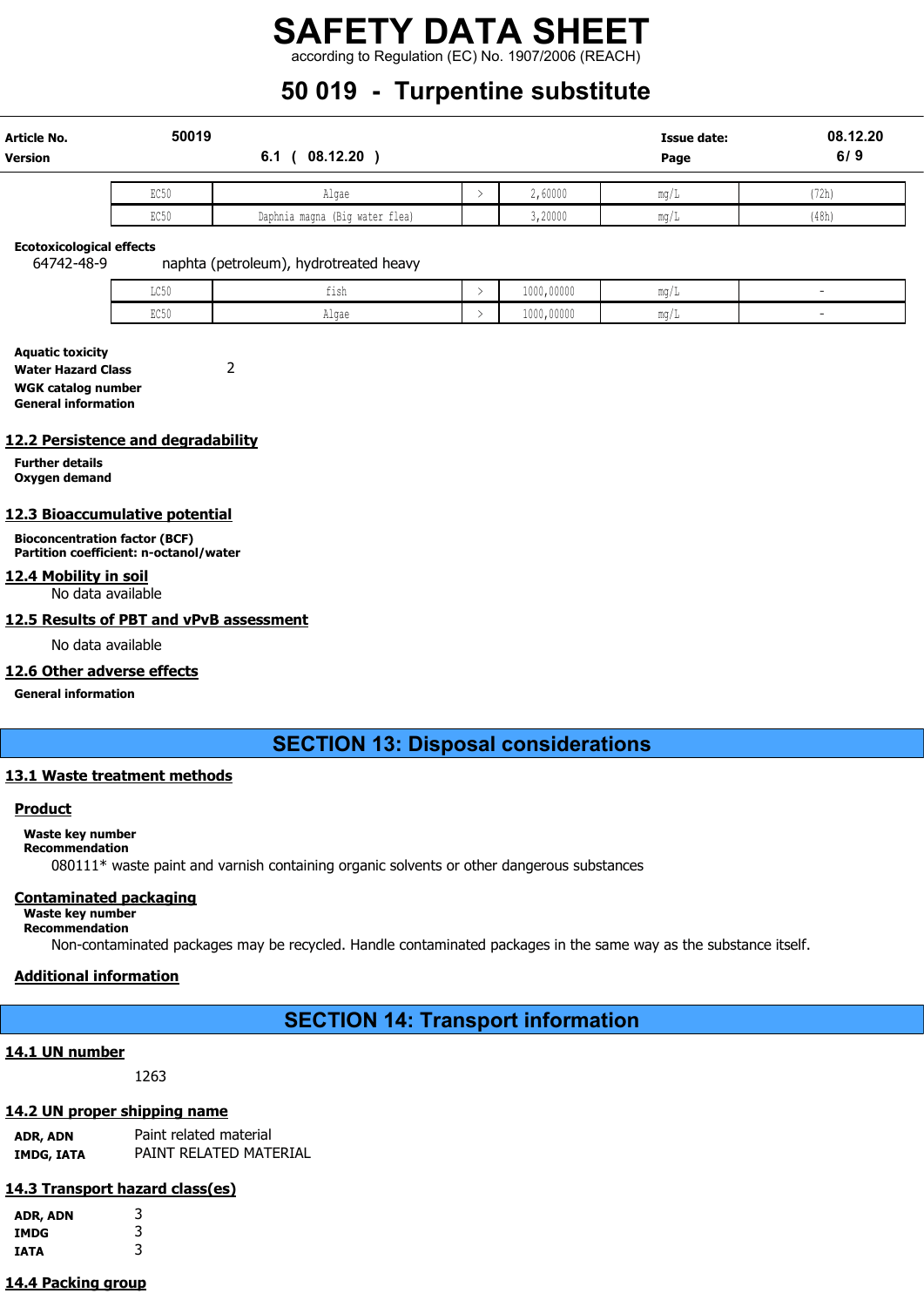according to Regulation (EC) No. 1907/2006 (REACH)

# 50 019 - Turpentine substitute

| Article No.                         | 50019                                                                                            |                                | <b>Issue date:</b> | 08.12.20 |
|-------------------------------------|--------------------------------------------------------------------------------------------------|--------------------------------|--------------------|----------|
| Version                             | $6.1$ ( $08.12.20$ )                                                                             |                                | Page               | 7/9      |
|                                     | III                                                                                              |                                |                    |          |
| <b>14.5 Environmental hazards</b>   |                                                                                                  |                                |                    |          |
| <b>Marine Pollutant - IMDG</b>      |                                                                                                  | Yes                            |                    |          |
| <b>Marine Pollutant - ADN</b>       |                                                                                                  |                                |                    |          |
|                                     |                                                                                                  |                                |                    |          |
|                                     | <b>14.6 Special precautions for user</b>                                                         |                                |                    |          |
| <b>Land transport (ADR/RID)</b>     |                                                                                                  |                                |                    |          |
| Code: ADR/RID                       |                                                                                                  | F <sub>1</sub>                 |                    |          |
| <b>Kemmler-number</b>               |                                                                                                  | 30                             |                    |          |
| <b>Hazard label ADR</b>             |                                                                                                  | 3                              |                    |          |
| <b>Limited quantities</b>           |                                                                                                  | 5L                             |                    |          |
|                                     | <b>Contaminated packaging: Instructions</b>                                                      | P001 - IBC03 - LP01 - R001     |                    |          |
|                                     | <b>Contaminated packaging: Special provisions</b><br>Special provisions for packing together     | PP <sub>1</sub><br><b>MP19</b> |                    |          |
| <b>Portable tanks: Instructions</b> |                                                                                                  | T <sub>2</sub>                 |                    |          |
|                                     | <b>Portable tanks: Special provisions</b>                                                        | TP1 - TP29                     |                    |          |
| <b>Tank coding</b>                  |                                                                                                  | <b>LGBF</b>                    |                    |          |
| <b>Tunnel restriction</b>           |                                                                                                  | D/E                            |                    |          |
| <b>Remarks</b>                      |                                                                                                  |                                |                    |          |
| EQ                                  |                                                                                                  | E1                             |                    |          |
| <b>Special provisions</b>           |                                                                                                  | $163 - 367 - 650$              |                    |          |
| <b>Sea transport (IMDG)</b>         |                                                                                                  |                                |                    |          |
|                                     |                                                                                                  |                                |                    |          |
| <b>EmS</b>                          |                                                                                                  | F-E, S-E                       |                    |          |
| <b>Special provisions</b>           |                                                                                                  | 163 - 223 - 367 - 955<br>5L    |                    |          |
| <b>Limited quantities</b>           |                                                                                                  | P001 - LP01                    |                    |          |
|                                     | <b>Contaminated packaging: Instructions</b><br><b>Contaminated packaging: Special provisions</b> | PP <sub>1</sub>                |                    |          |
| <b>IBC: Instructions</b>            |                                                                                                  | IBC03                          |                    |          |
| <b>IBC: Provisions</b>              |                                                                                                  |                                |                    |          |
| <b>Tank instructions IMO</b>        |                                                                                                  |                                |                    |          |
| <b>Tank instructions UN</b>         |                                                                                                  | T <sub>2</sub>                 |                    |          |
|                                     | <b>Tank instructions Special provisions</b>                                                      | TP1 - TP29                     |                    |          |
| <b>Stowage and segregation</b>      |                                                                                                  | category A                     |                    |          |
| <b>Properties and observations</b>  |                                                                                                  |                                |                    |          |
| <b>Remarks</b>                      |                                                                                                  |                                |                    |          |
| EQ                                  |                                                                                                  | E <sub>1</sub>                 |                    |          |
| <b>Air transport (IATA-DGR)</b>     |                                                                                                  |                                |                    |          |
| Hazard                              |                                                                                                  | Flammable Liquid               |                    |          |
| Passenger                           |                                                                                                  | 355 (60L)                      |                    |          |
| Passenger LQ                        |                                                                                                  | Y344 (10L)                     |                    |          |
| Cargo                               |                                                                                                  | 366 (220L)                     |                    |          |
| <b>ERG</b>                          |                                                                                                  | 3L                             |                    |          |
| <b>Remarks</b>                      |                                                                                                  |                                |                    |          |
| EQ                                  |                                                                                                  | E1                             |                    |          |
| <b>Special Provisioning</b>         |                                                                                                  | A192                           |                    |          |
|                                     |                                                                                                  |                                |                    |          |

## 14.7 Transport in bulk according to Annex II of MARPOL 73/78 and the IBC Code

No data available

SECTION 15: Regulatory information

## 15.1 Safety, health and environmental regulations/legislation specific for the substance or mixture

## National regulations

#### **Europe**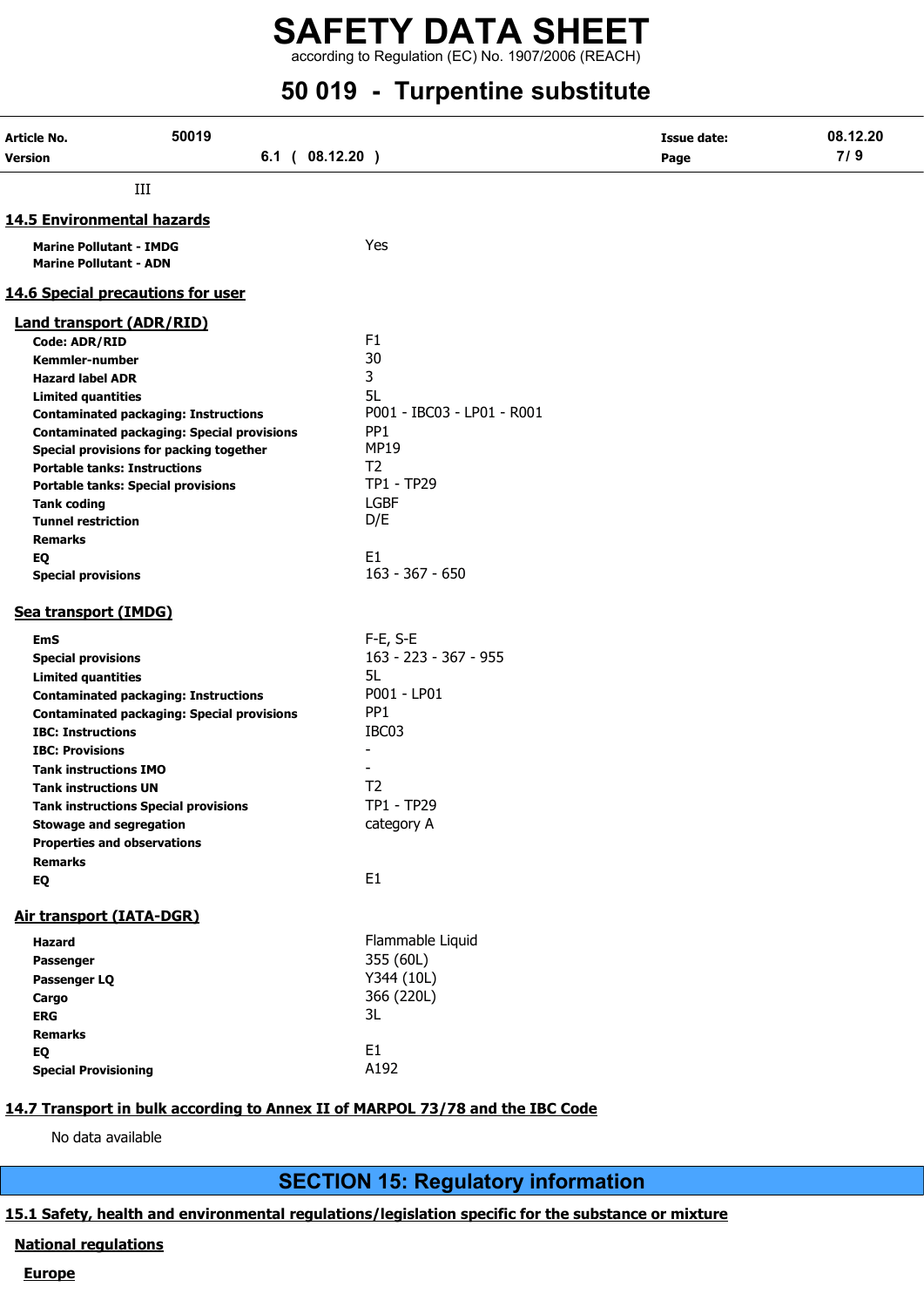according to Regulation (EC) No. 1907/2006 (REACH)

# 50 019 - Turpentine substitute

| Article No.    | 50019 |                 | <b>Issue date:</b> | 08.12.20 |
|----------------|-------|-----------------|--------------------|----------|
| <b>Version</b> |       | 08.12.20<br>6.1 | Page               | 8/9      |

Contents of VOC [%] Contents of VOC  $[a/L]$ Further regulations, limitations and legal requirements

#### **Germany**

Storage class Water Hazard Class 2 WGK catalog number Incident regulation Information on working limitations Further regulations, limitations and legal requirements

#### Denmark

Further regulations, limitations and legal requirements

#### **Hungary**

Further regulations, limitations and legal requirements

#### Great Britain

Further regulations, limitations and legal requirements

#### Switzerland

Contents of VOC [%] 100 % Further regulations, limitations and legal requirements

#### USA

Further regulations, limitations and legal requirements Federal Regulations State Regulations

#### **Canada**

Further regulations, limitations and legal requirements

#### 15.2 Chemical Safety Assessment

# SECTION 16: Other information

#### Further information

| Hazard statements (CLP) | H226 Flammable liquid and vapour.                     |
|-------------------------|-------------------------------------------------------|
|                         | H304 May be fatal if swallowed and enters airways.    |
|                         | H335 May cause respiratory irritation.                |
|                         | H336 May cause drowsiness or dizziness.               |
|                         | H411 Toxic to aquatic life with long lasting effects. |

#### Further information

This information is abased on our current state of knowledge and describes the security standards applicable to our product for the purpose provided. The information provided here does not constitute a legally binding warranty of specific characteristics or of suitability for a specific application use of the product is thus to be adapted to the user's special conditions and checked by preliminary tests. We are thus unable to guarantee product characteristics or accept an liability for damage arising in connection with the use of our products.

#### Literature

For abbreviations and acronyms, see: ECHA Guidance on information requirements and chemical safety assessment, chapter R.20 (Table of terms and abbreviations).

#### Reason of change